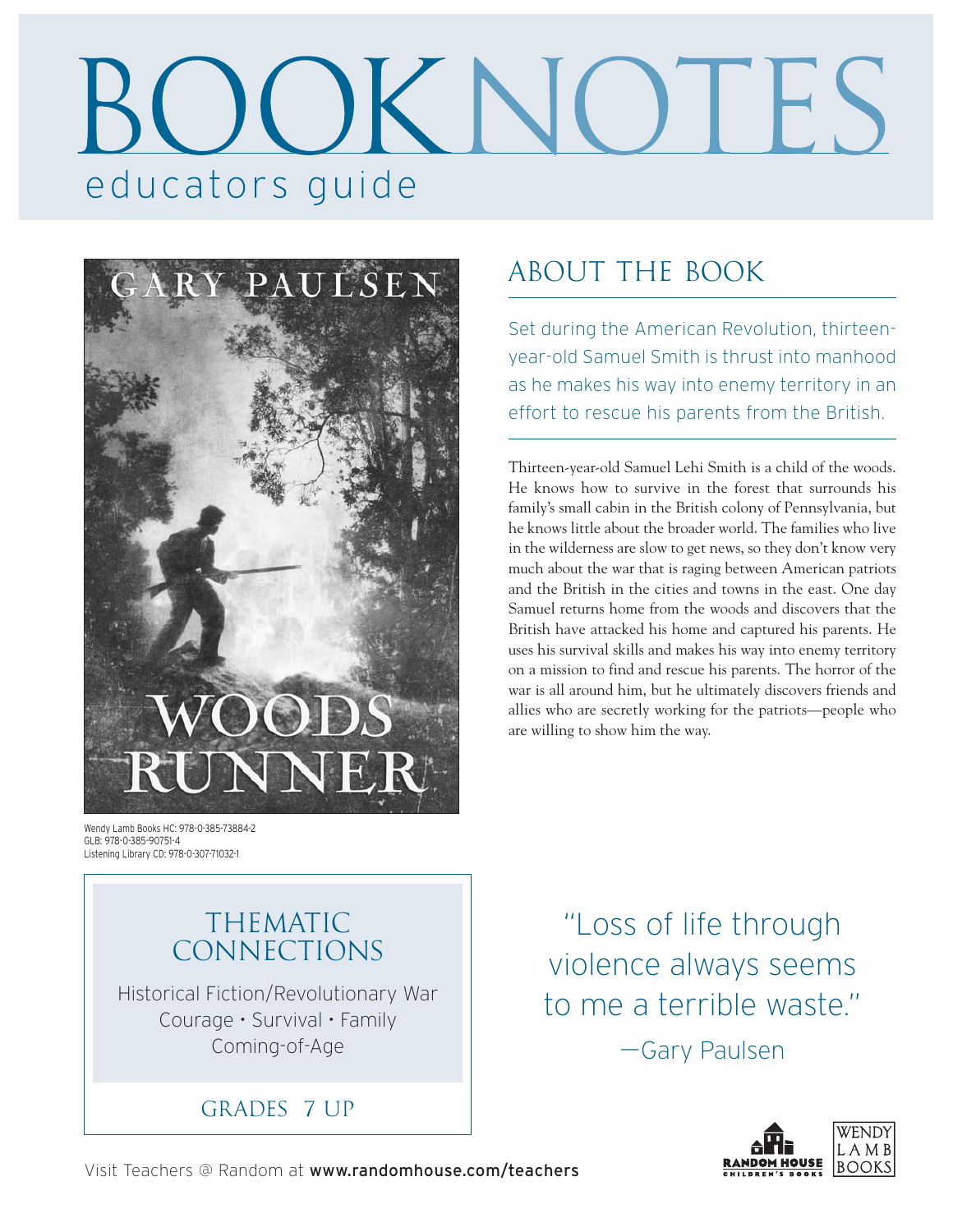# PRE-READING ACTIVITY

**Divide the class into five groups and assign each group one of the following topics to research:** 

Quartering Act Sugar Act Tea Act Townshend Act Stamp Act

**Ask them to consider these questions:** What was the content of the act? How did the act contribute to the war between American patriots and the British?

**Have each group share their findings. Then lead the class in a discussion about the various causes of the American Revolution.**

# thematic connections QUESTIONS FOR GROUP DISCUSSION

#### COURAGE

On the surface it appears that Samuel has more courage than his parents. Debate whether it took courage for his parents to move to the frontier. How does Samuel learn courage in the woods? Discuss the relationship between courage and fear. How does Samuel deal with fear? What is his most courageous act? How does it take courage for him to trust Abner McDougal?

#### SURVIVAL

Ask students to discuss Samuel's survival skills. At first the forest was alien to Samuel. At what point does he know that he belongs in the forest? Discuss the relationship between belonging to the forest and survival. How does Samuel know that his parents don't understand the woods? Explain how they lack the survival skills that Samuel develops. How do Samuel's skills aid him in his search for his parents? Discuss how these skills contribute to his ability to rescue them.

#### FAMILY

Describe Samuel's relationship with his parents. Why doesn't Samuel understand his parents? Discuss the relationship that develops between Samuel and Annie. Samuel rescues Annie after her parents are killed, but when does he actually adopt her as his sister? Discuss the scene when Samuel's mother meets Annie. How do they all realize they need one another? How do his parents understand his decision to join the Morgan's Rifles at the end of the novel?

#### COMING-OF-AGE

Ask students to discuss the meaning of the term *coming-of-age.* Debate the moment in the novel when Samuel becomes a man. His mother observes the differences in Samuel at the end of the novel. What does she see in Samuel that she hasn't seen in the past? How does Abner McDougal recognize Samuel's manhood?

#### EFFECTS OF WAR

Samuel is forced into action when the war comes to his family's cabin on the frontier. Debate the lasting effects of the war on Samuel and his family. What about Annie? She seems to have blocked out the massacre on her family. How might the horror of that day affect her in the future? What is Gary Paulsen's attitude toward war?

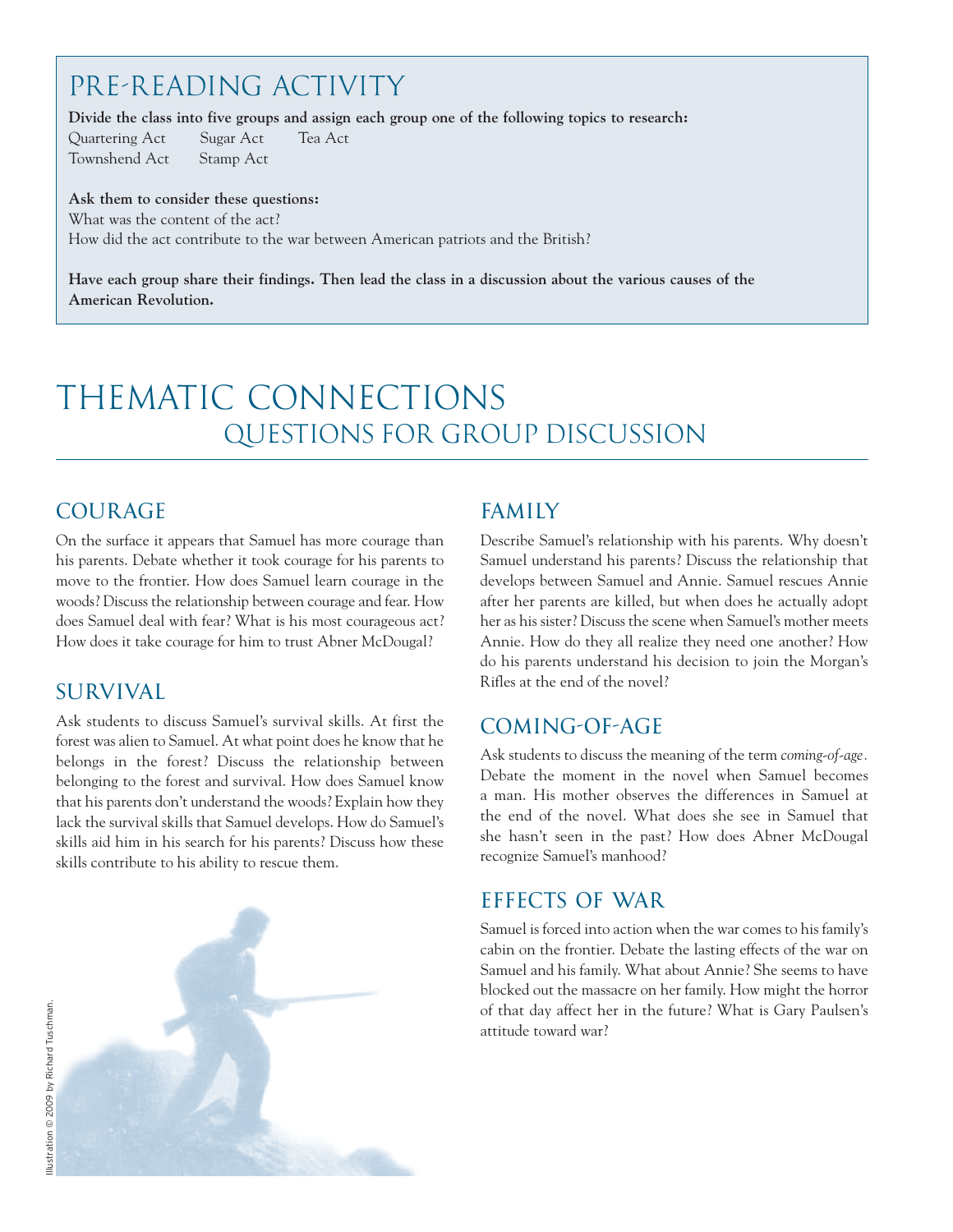#### LANGUAGE ARTS

Samuel Smith pictures his life as "two worlds." (p. 3) Ask students to write an essay that compares Samuel's two worlds at the beginning of the novel with his two worlds at the end of the novel.

#### SOCIAL STUDIES

Have students research the major and minor battles of the American Revolution and plot the sites on a U.S. map. Ask them to record the victories and loses of the American patriots. Ask them to draw a political cartoon after one major victory.

Ask students to write thumbnail biographies for some of the major players on the American patriot side. Such people may include: George Washington, Thomas Jefferson, Ben Franklin, Benedict Arnold, Paul Revere, John Adams, James Madison, John Hancock, Patrick Henry, Thomas Paine, and John Paul Jones.

#### SCIENCE/HEALTH

In the historical segments of the novel, Paulsen makes reference to the illnesses and war wounds that the American patriots faced. What are some of the health issues affecting American soldiers in war today? Ask students to write a paper for a medical convention called "War Wounds—Past and Present."

#### ART

Ask students to take a look at the painting "Washington Crossing the Delaware" at the following Web site: www. metmuseum.org/explore/gw/el\_gw.htm. Instruct them to read how Emanuel Gottlieb Leutze, the artist, uses prospective, light, color, form, motion, and proportion in the work. Which of these elements is the most obvious? Is there an element that is subtle? Discuss the use of symbolism in art. Ask students to write a brief paper about the symbolism in Leutze's work.

#### DRAMA

"Paul Revere's Ride" by Henry Wadsworth Longfellow is a commonly recited poem in schools. Ask students to research Paul Revere's role in the American Revolution, and to condense the information for younger students who are studying the American Revolution in social studies. Then have the class introduce the poem, and perform it as a choral reading for an elementary school class. The poem can be found at poetry.eserver.org/paul-revere.html.

#### MUSIC

There are many songs that came out of the American Revolution. Ask students to read about some of these songs on the following Web site: americanrevolution.org/warsongs.html. Have them share in class the song that Samuel might have sung after rescuing his parents. Which song might he give to Abner McDougel?

## VOCABULARY | USE OF LANGUAGE

Students should be encouraged to jot down unfamiliar words and define them using the context.

#### Such words may include:

| p. 4  | canopy     |
|-------|------------|
| p. 9  | ornate     |
| p. 9  | profile    |
| p. 10 | convulsive |
| p. 14 | sprats     |

| p. 27 | stealth     |
|-------|-------------|
| p. 35 | seer        |
| p. 46 | mercenaries |
| p. 48 | shafts      |
| p. 58 | disgorged   |

p. 60 *fractious* p. 75 *salivate* p. 98 *lathered*

RUNN

- p. 121 *infiltrate*
- p. 136 *interminable*
- p. 137 *gunwale*
- p. 152 *abated*
- p. 157 *ambuscade*